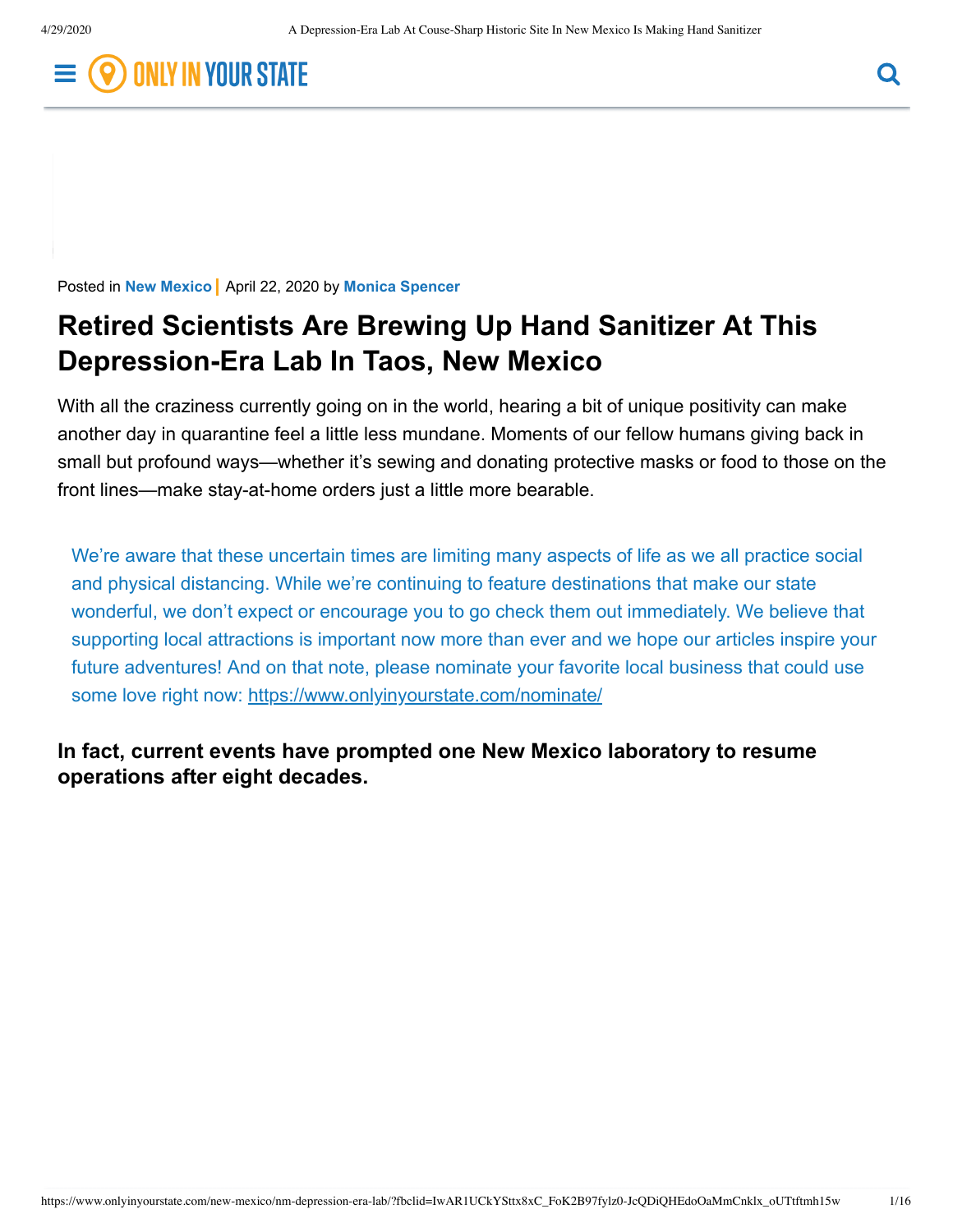



[The Couse-Sharp Historic Site/Facebook](https://www.facebook.com/thecousesharphistoricsite/photos/a.2467637709938242/2756979517670725/?type=3&theater)

Couse Laboratories, housed in the Couse-Sharp Historic Site, recently dusted off its chemistry gear to produce small batches of hand sanitizer for private and public use.

## **The Couse-Sharp Historic Site is perhaps best known for the adobe buildings housing the former home, studio, and gardens of artists E.I.**

Q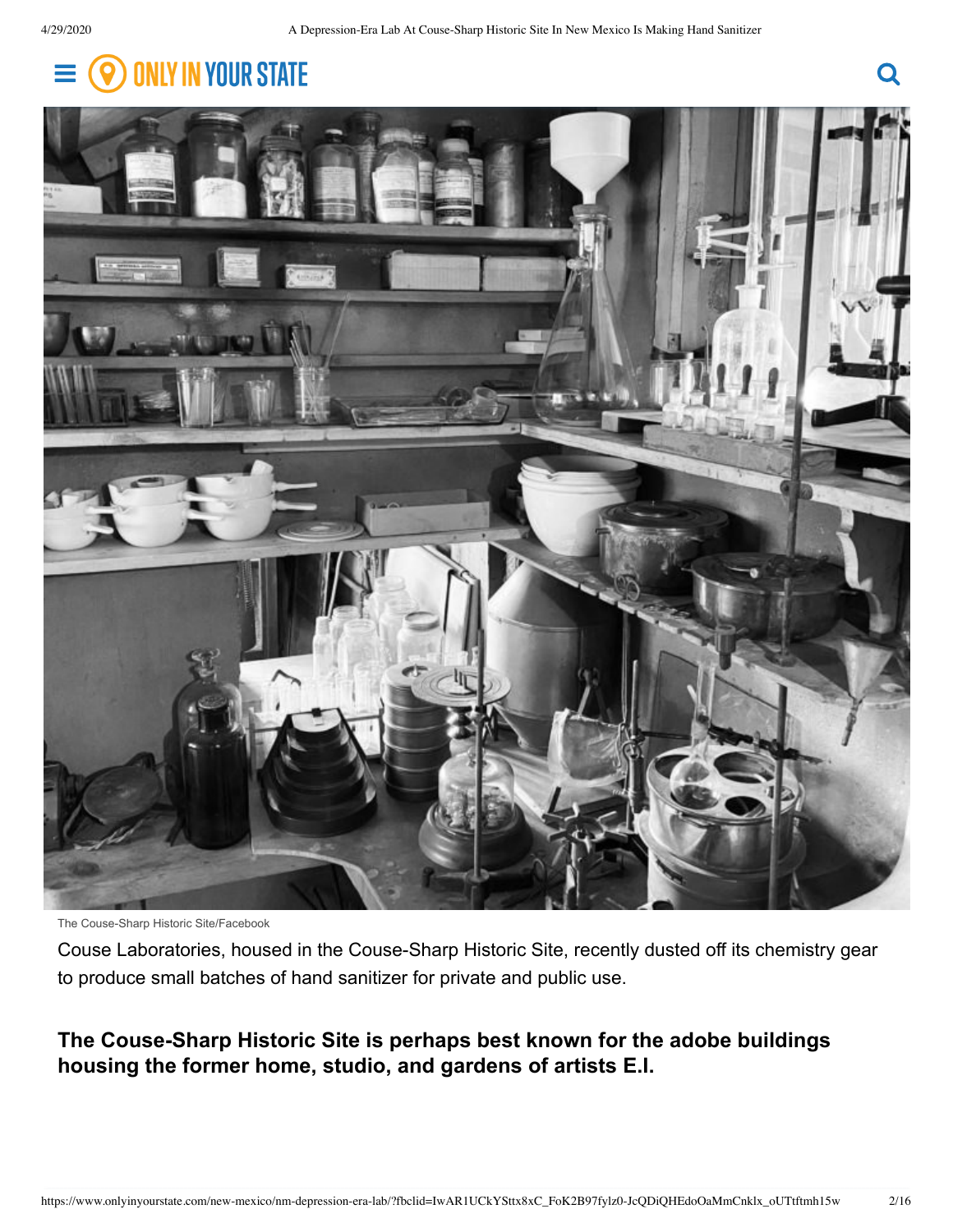# **ONLY IN YOUR STATE**



[Rob Zunikoff/Google](https://www.google.com/maps/uv?hl=en&pb=!1s0x87176522b603f033%3A0xaf8cad137df936c3!3m1!7e115!4shttps%3A%2F%2Flh5.googleusercontent.com%2Fp%2FAF1QipPYqCi5FEGTFXIKyefXPc_ovgnSgf0lUbvi0qZT%3Dw426-h320-k-no!5sCouse-Sharp%20Historic%20Site%20-%20Google%20Search&imagekey=!1e10!2sAF1QipMkrKNX-2V1nTkzc69BWVjjG17Y-ACOeFpjSGDT&sa=X&ved=2ahUKEwj_ko7KzfvoAhUZCTQIHXpxAycQoiowGHoECB8QBg)

One part of the site preserves Couse's Depression-era laboratory, which he used as a self-taught geologist and chemist for local mines.

**This modest laboratory is preserved in its original form, with old tools still in pristine condition.**

Q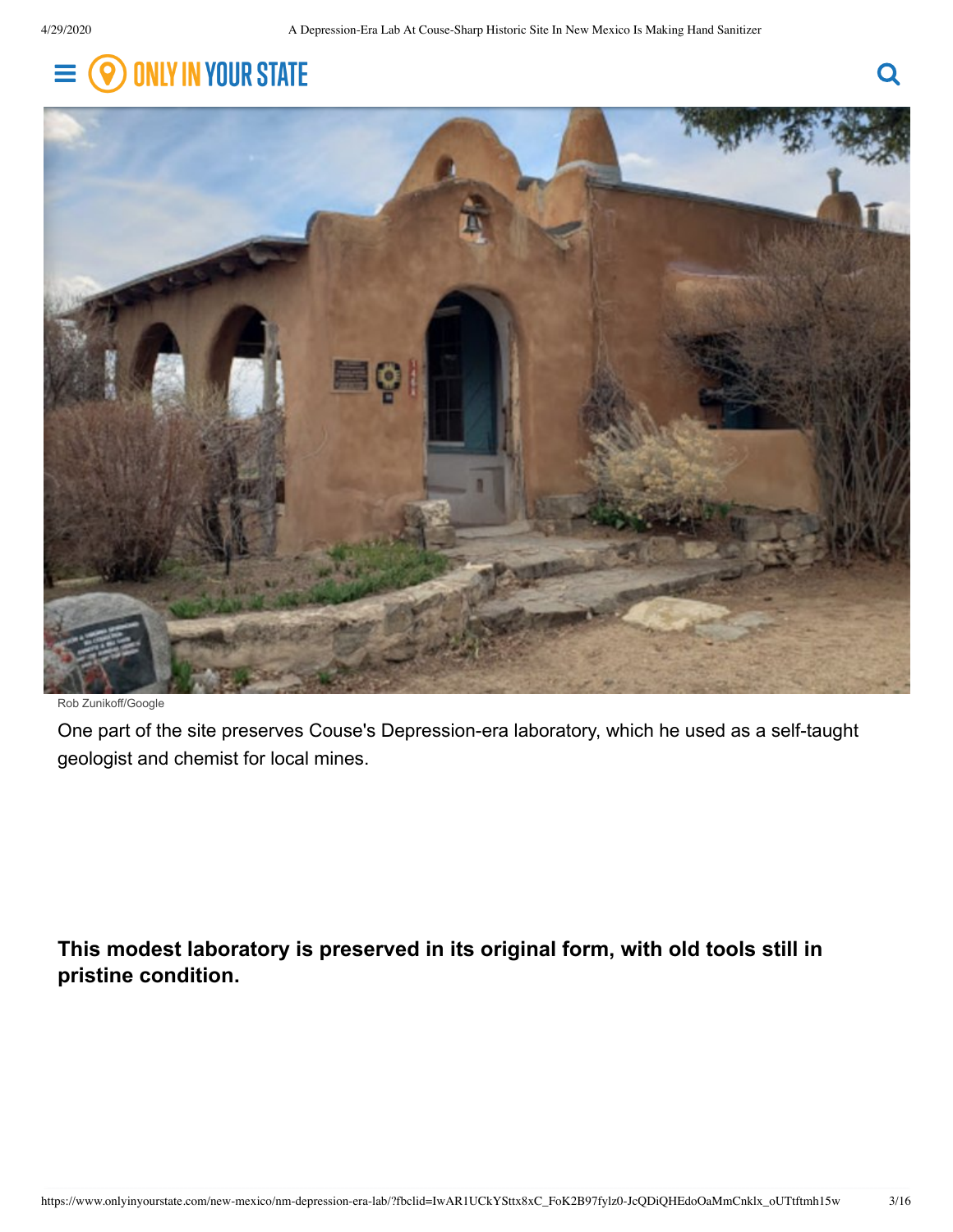



[Courtesy Couse-Sharp Historic Site](http://couse-sharp.org/)

**The combination of history and goodwill during a pandemic has led retired scientists to begin brewing hand sanitizer in the decades-old lab.**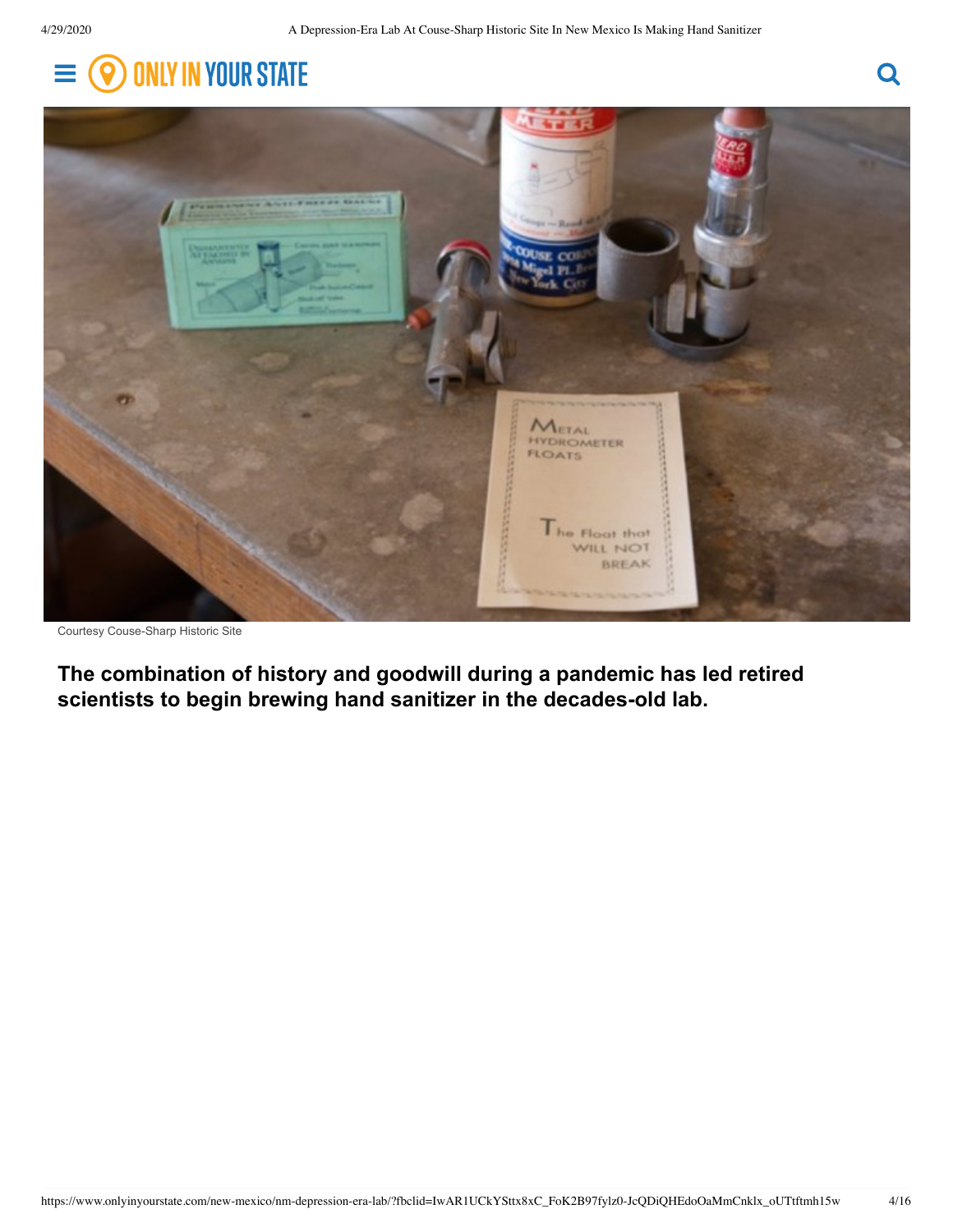$\mathbf Q$ 

#### **ONLY IN YOUR STATE** Ξ



[Courtesy Couse-Sharp Historic Site](http://couse-sharp.org/)

**Mixing a concoction of Everclear (which is 95% ethanol) and glycerin in vintage chemistry equipment, the volunteer scientists created small batches of hand sanitizer to be used by staff and volunteers of the historic site.**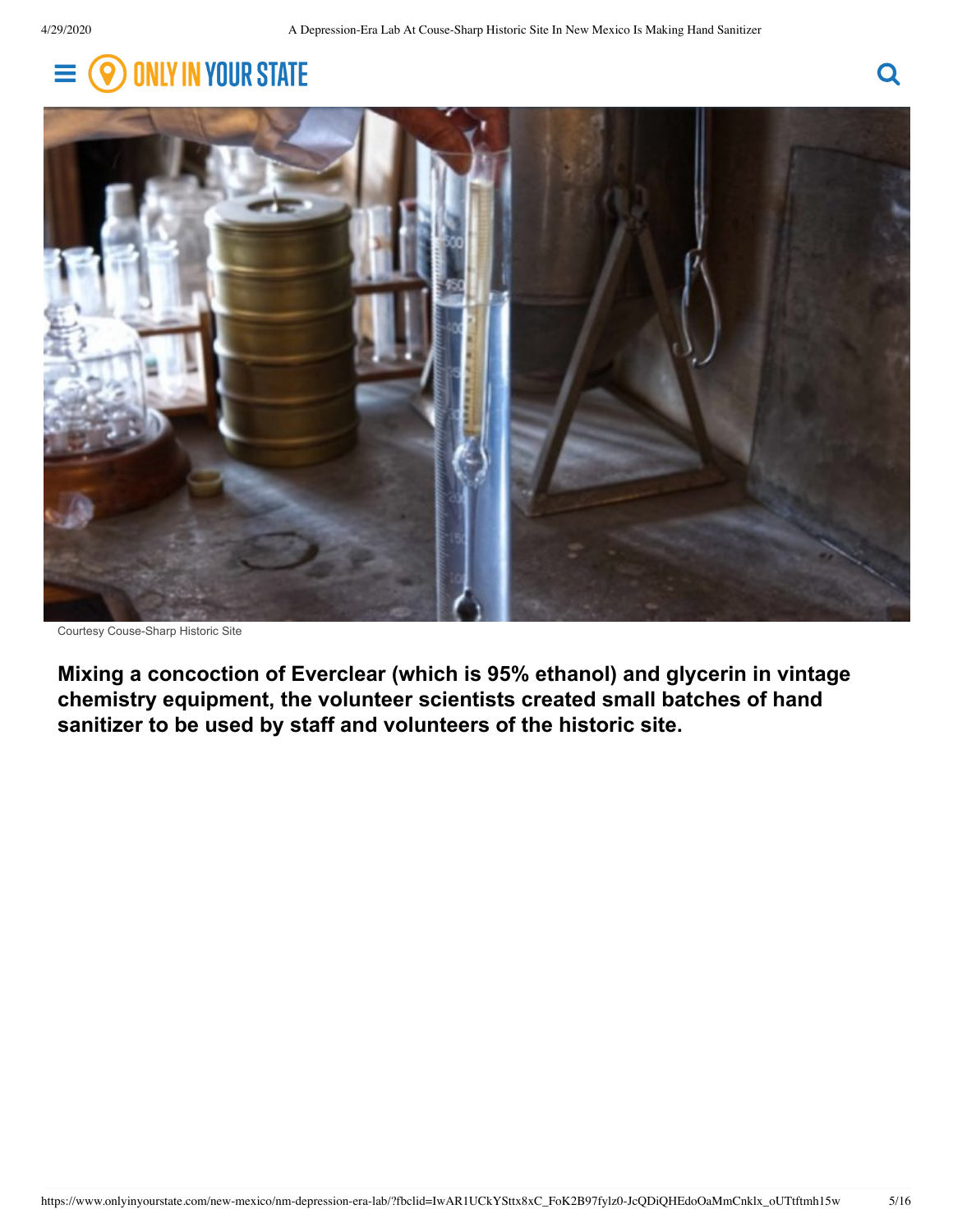#### **ONLY IN YOUR STATE** Ξ



[Courtesy Couse-Sharp Historic Site](http://couse-sharp.org/)

**Their first batch was completed in late March and since then, the volunteer chemists have brewed up more small batches as needed.**

 $\overline{Q}$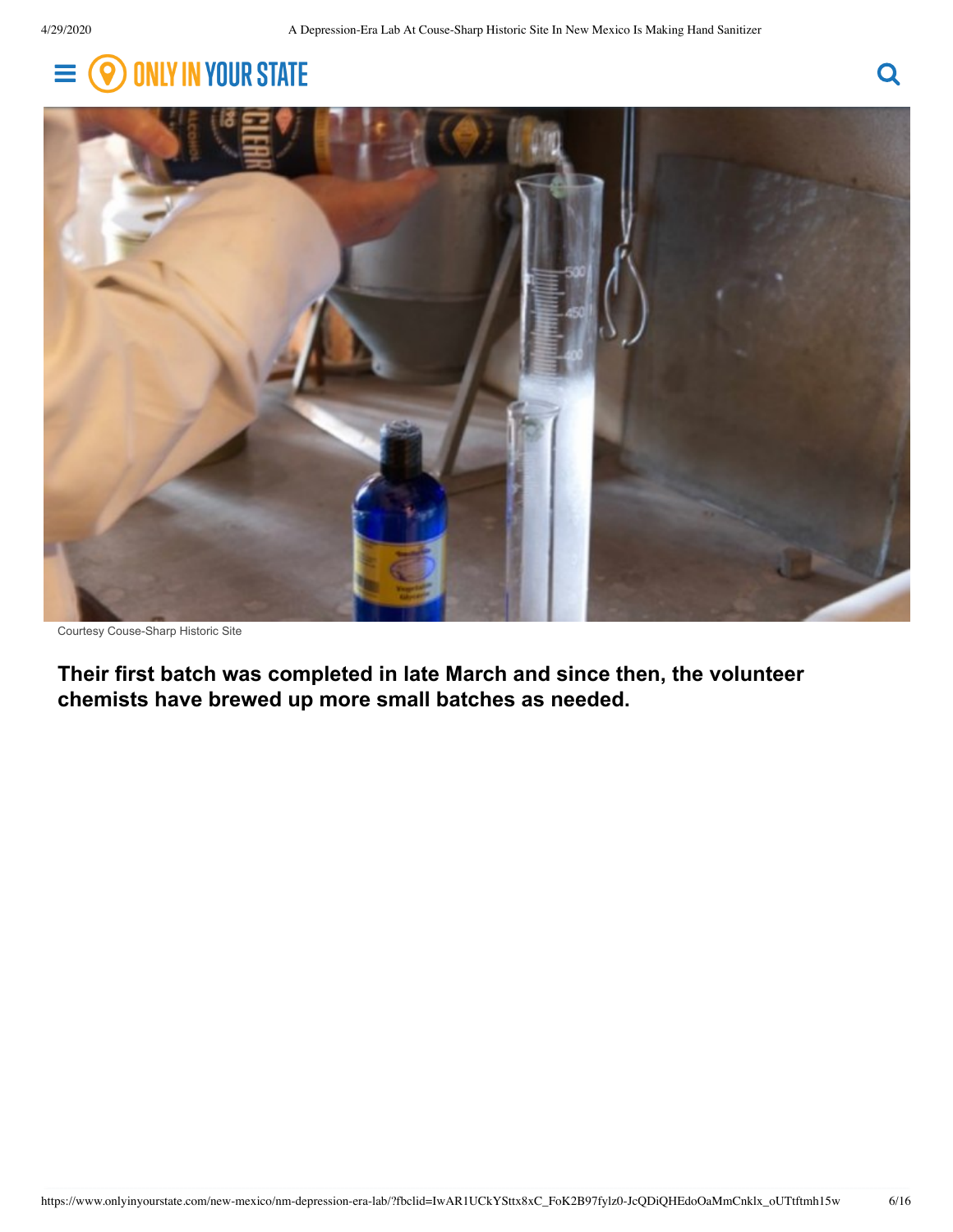#### **ONLY IN YOUR STATE** Ξ



 $\overline{Q}$